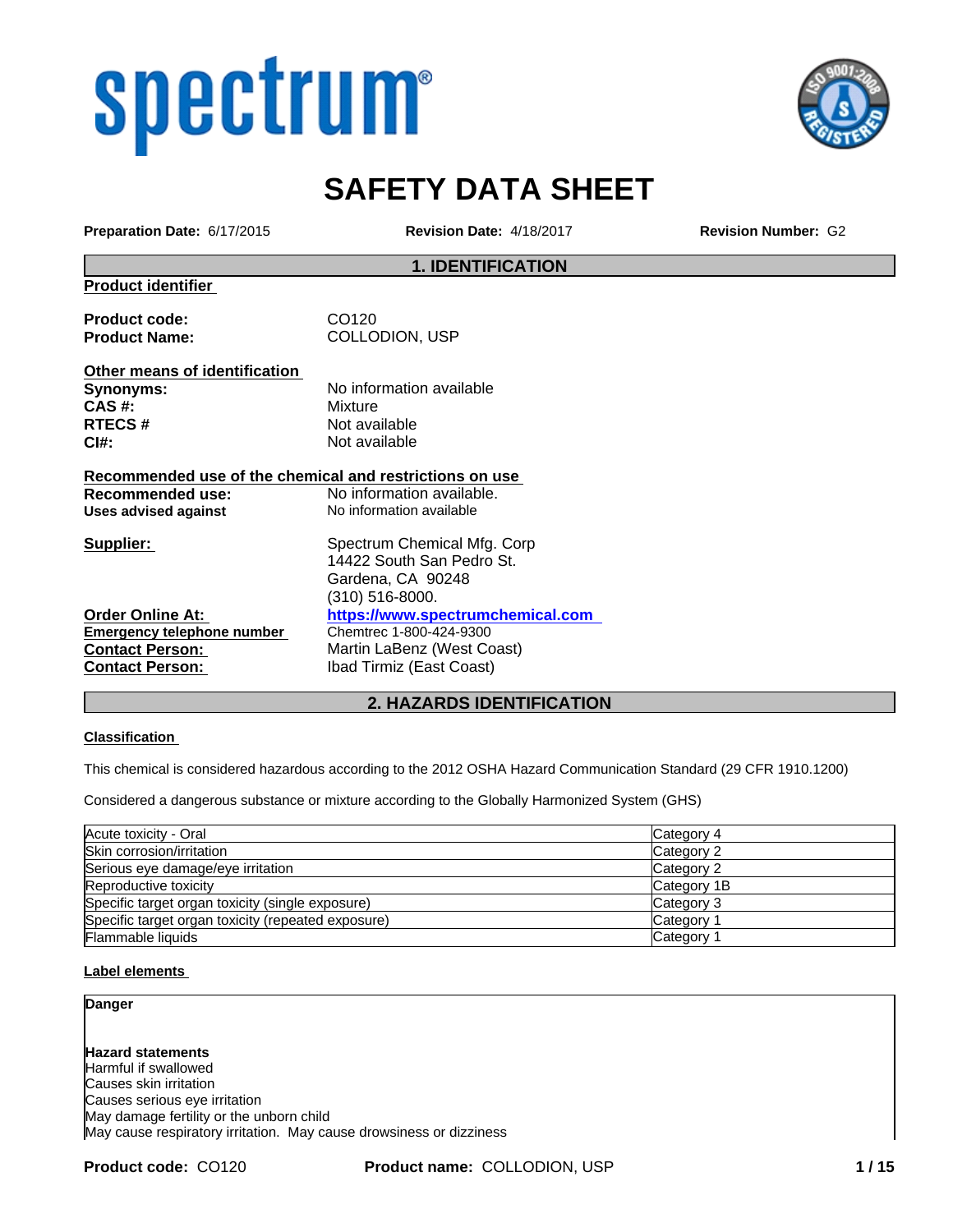Causes damage to organs through prolonged or repeated exposure Extremely flammable liquid and vapor



#### **Hazards not otherwise classified (HNOC)**

Not Applicable

#### **Other hazards**

Tends to form explosive peroxides when exposed to air, light and evaporated to dryness

#### **Precautionary Statements - Prevention**

Obtain special instructions before use Do not handle until all safety precautions have been read and understood Wash face, hands and any exposed skin thoroughly after handling Do not eat, drink or smoke when using this product Do not breathe dust/fume/gas/mist/vapors/spray Use only outdoors or in a well-ventilated area Keep away from heat/sparks/open flames/hot surfaces. — No smoking Keep container tightly closed Ground/bond container and receiving equipment Use explosion-proof electrical/ventilating/lighting/.../equipment Use only non-sparking tools Take precautionary measures against static discharge Keep cool Wear protective gloves/protective clothing/eye protection/face protection

#### **Precautionary Statements - Response**

In case of fire: Use CO2, dry chemical, or foam to extinguish. IF IN EYES: Rinse cautiously with water for several minutes. Remove contact lenses, if present and easy to do. Continue rinsing. If eye irritation persists: Get medical advice/attention. If skin irritation occurs: Get medical advice/attention IF ON SKIN (or hair): Remove/Take off immediately all contaminated clothing. Rinse skin with water/shower Wash contaminated clothing before reuse IF INHALED: Remove person to fresh air and keep comfortable for breathing. IF SWALLOWED: Call a POISON CENTER or doctor/physician if you feel unwell Rinse mouth

#### **Precautionary Statements - Storage**

Store locked up Store in a well-ventilated place. Keep container tightly closed

#### **Precautionary Statements - Disposal**

Dispose of contents/container to an approved waste disposal plant

#### **3. COMPOSITION/INFORMATION ON INGREDIENTS**

| <b>Components</b>       | CAS-No.   | Weight %  |
|-------------------------|-----------|-----------|
| Ethyl Ether             | 60-29-7   | 69-73     |
| Ethyl Alcohol 190 proof | 64-17-5   | $22 - 26$ |
| Pvroxvlin               | 9004-70-0 |           |

#### **4. FIRST AID MEASURES**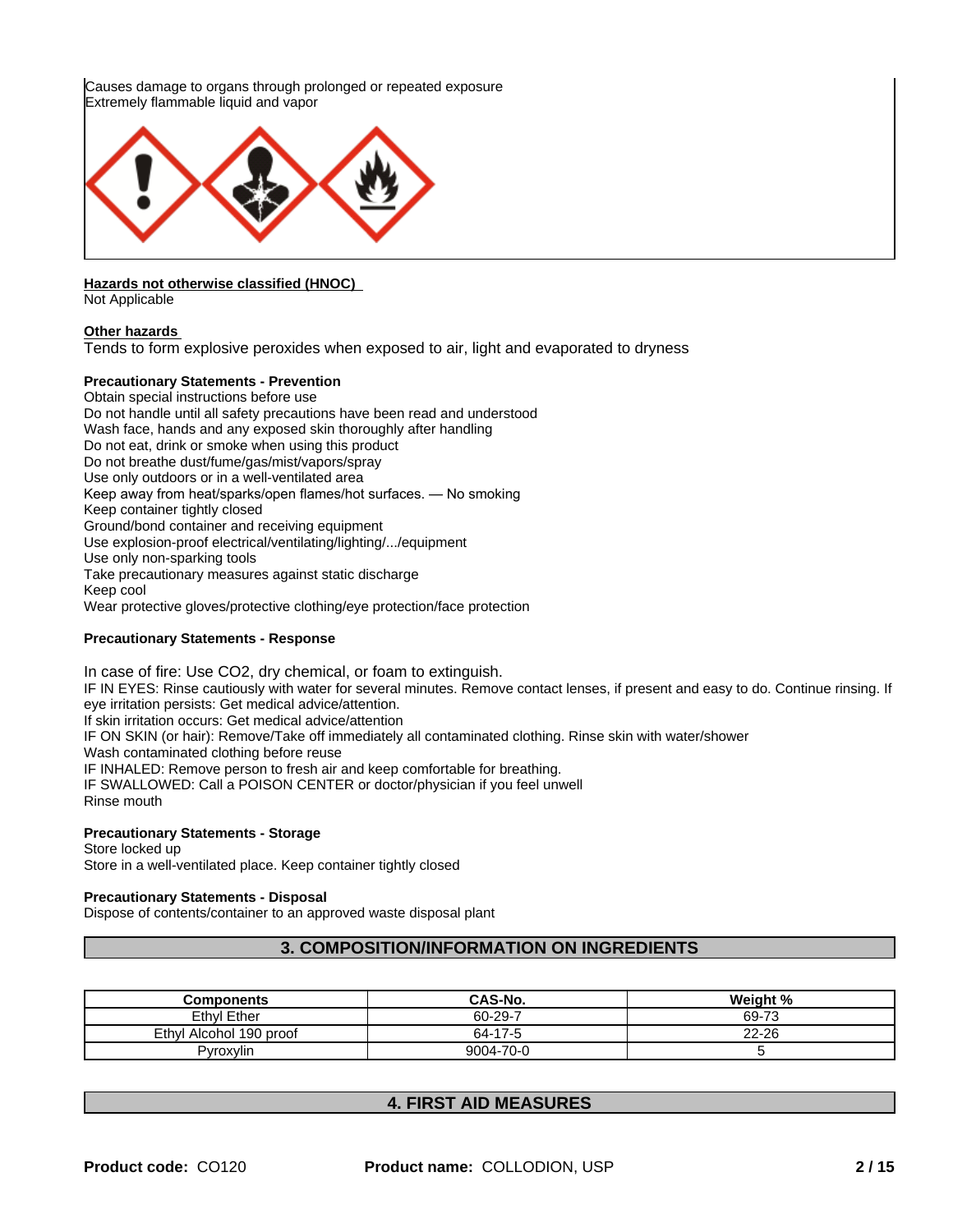#### **First aid measures**

| <b>General Advice:</b>                                      | National Capital Poison Center in the United States can provide assistance if you<br>have a poison emergency and need to talk to a poison specialist. Call<br>1-800-222-1222.                                                                                                                                                                            |
|-------------------------------------------------------------|----------------------------------------------------------------------------------------------------------------------------------------------------------------------------------------------------------------------------------------------------------------------------------------------------------------------------------------------------------|
| <b>Skin Contact:</b>                                        | Wash off immediately with soap and plenty of water removing all contaminated clothing and<br>shoes. Get medical attention. If skin irritation persists, call a physician.                                                                                                                                                                                |
| <b>Eye Contact:</b>                                         | Flush eyes with water for 15 minutes. Get medical attention.                                                                                                                                                                                                                                                                                             |
| Inhalation:                                                 | Move to fresh air. If not breathing, give artificial respiration. If breathing is difficult, give<br>oxygen. Get medical attention.                                                                                                                                                                                                                      |
| Ingestion:                                                  | Do not induce vomiting without medical advice. Never give anything by mouth to an<br>unconscious person. Obtain medical attention.                                                                                                                                                                                                                       |
| Most important symptoms and effects, both acute and delayed |                                                                                                                                                                                                                                                                                                                                                          |
| <b>Symptoms</b>                                             | Causes serious eye irritation. Causes skin irritation. May cause irritation of respiratory tract.<br>Central nervous system effects. Dizziness. Drowsiness. anesthetic. May damage fertility or<br>the unborn child. May affect the liver. May affect the cardiovascular system. It may cause<br>dermatitis. May cause anorexia. May affect respiration. |
|                                                             | Indication of any immediate medical attention and special treatment needed                                                                                                                                                                                                                                                                               |
| <b>Notes to Physician:</b>                                  | Treat symptomatically.                                                                                                                                                                                                                                                                                                                                   |

### **Protection of first-aiders**

First-Aid Providers: Avoid exposure to blood or body fluids. Wear gloves and other necessary protective clothing. Dispose of contaminated clothing and equipment as bio-hazardous waste.

#### **5. FIRE-FIGHTING MEASURES**

## **Extinguishing Media**

**Suitable Extinguishing Media:** Carbon dioxide (CO2). Dry chemical. Alcohol-resistant foam. Water spray.

**Unsuitable Extinguishing Media:** Do not use a solid (straight) water stream as it may scatter and spread fire.

#### **Specific hazards arising from the chemical**

**Hazardous Combustion Products:** Carbon oxides

**Hazardous Combustion Products:** No information available.

**Specific hazards:** Extremely Flammable. May be ignited by heat, sparks or flames. Container explosion may occur under fire conditions or when heated. Vapor may travel considerable distance to source of ignition and flash back. Vapors may form explosive mixtures with air. Most vapors are heavier than air. They will spread along the ground and collect in low or confined areas (sewers, basements, tanks). Burns with smokey greenish flame. Violent reaction or ignition on contact with halogens (e.g., bromine, chlorine), interhalogens (e.g., iodine heptafluoride), oxidants (e.g., silver perchlorate, nitrosyl perchlorate, nitryl perchlorate, chromyl chloride, fluorine nitrate, permanganic acid, nitric acid, hydrogen peroxide, peroxodisulfuric acid, iodine (VII) oxide, sodium peroxide,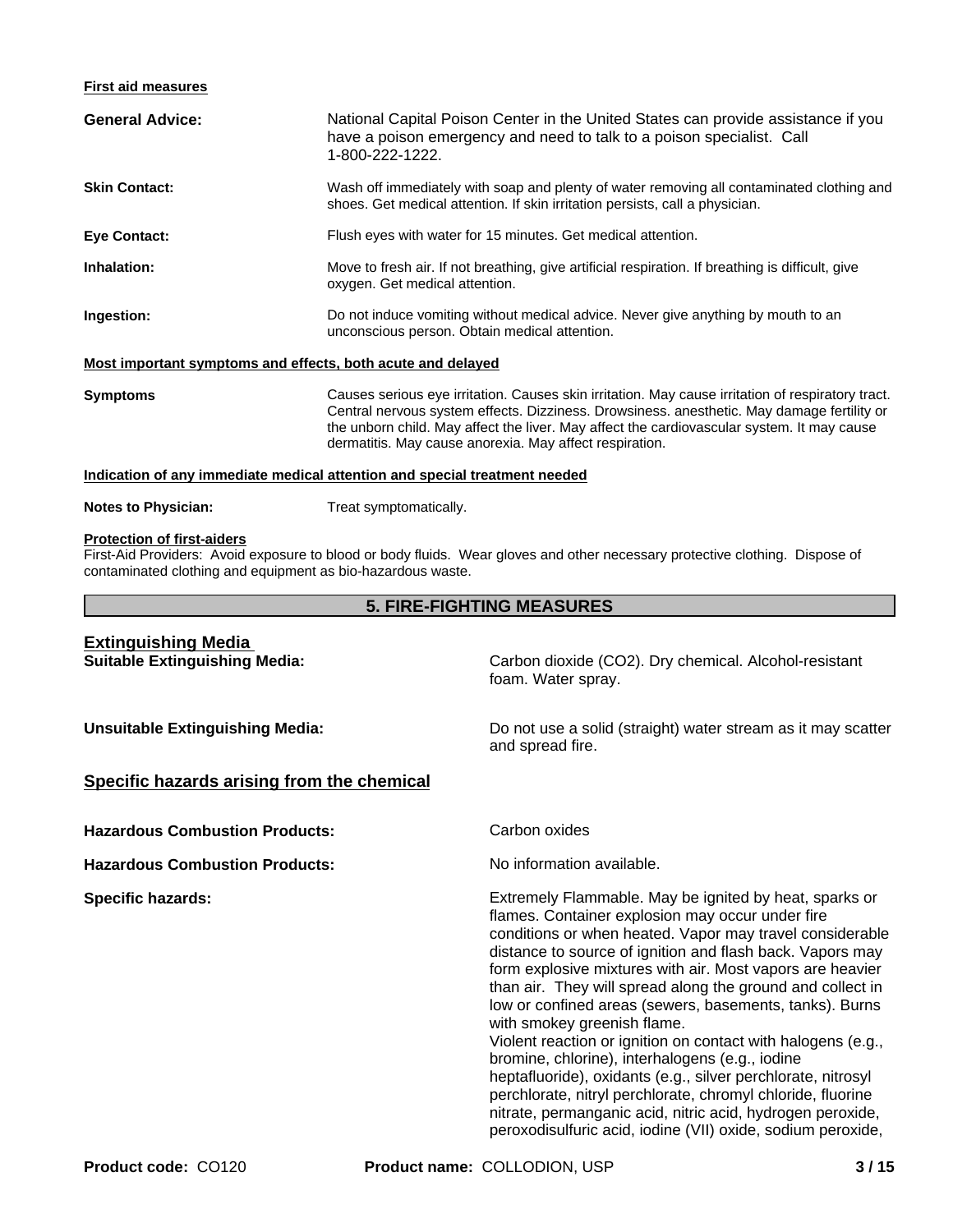|                                                       | ozone, and liquid air), sulfur and sulfur compounds (e.g.,<br>sulfur when dried with peroxidized ether, sulfuryl chloride).<br>(Ethyl ether)<br>Tends to form explosive peroxides under influence of light<br>and air and when evaporated to dryness.<br>Explosive reaction with boron triazide, bromine trifluoride,<br>bromine pentafluoride, perchloric acid, uranyl nitrate +<br>light, wood pulp extracts + heat.<br>Only electrical equipment of explosion proof type (group C<br>classification) is permitted to be operated in ether areas.<br>May explode when brought in contact with anhydrous nitric<br>acid. (Ethyl ether). |
|-------------------------------------------------------|------------------------------------------------------------------------------------------------------------------------------------------------------------------------------------------------------------------------------------------------------------------------------------------------------------------------------------------------------------------------------------------------------------------------------------------------------------------------------------------------------------------------------------------------------------------------------------------------------------------------------------------|
| <b>Special Protective Actions for Firefighters</b>    |                                                                                                                                                                                                                                                                                                                                                                                                                                                                                                                                                                                                                                          |
| <b>Specific Methods:</b>                              | Water mist may be used to cool closed containers. For<br>larger fires, use water spray or fog. Cool containers with<br>flooding quantities of water until well after fire is out. Dike<br>fire-control water for later disposal; do not scatter the<br>material.                                                                                                                                                                                                                                                                                                                                                                         |
| <b>Special Protective Equipment for Firefighters:</b> | As in any fire, wear self-contained breathing apparatus<br>pressure-demand, MSHA/NIOSH (approved or equivalent)<br>and full protective gear                                                                                                                                                                                                                                                                                                                                                                                                                                                                                              |

#### **6. ACCIDENTAL RELEASE MEASURES**

#### **Personal precautions, protective equipment and emergency procedures**

| <b>Personal Precautions:</b>                         | Keep people away from and upwind of spill/leak. Ensure adequate ventilation. Avoid<br>contact with skin, eyes and clothing. Use personal protective equipment. Remove all<br>sources of ignition. Pay attention to flashback. Take precautionary measures against static<br>discharges. All equipment used when handling the product must be grounded. Use<br>spark-proof tools and explosion-proof equipment. In case of large spill, water spray or vapor<br>suppressing foam may be used to reduce vapors, but may not prevent ignition in closed<br>spaces. |  |
|------------------------------------------------------|-----------------------------------------------------------------------------------------------------------------------------------------------------------------------------------------------------------------------------------------------------------------------------------------------------------------------------------------------------------------------------------------------------------------------------------------------------------------------------------------------------------------------------------------------------------------|--|
| <b>Environmental precautions</b>                     | Prevent further leakage or spillage if safe to do so. Prevent product from entering<br>drains. Prevent entry into waterways, sewers, basements or confined areas.                                                                                                                                                                                                                                                                                                                                                                                               |  |
| Methods and material for containment and cleaning up |                                                                                                                                                                                                                                                                                                                                                                                                                                                                                                                                                                 |  |
| <b>Methods for containment</b>                       | Stop leak if you can do it without risk. Absorb spill with inert material (e.g.<br>vermiculite, dry sand or earth). In case of large spill, dike if needed. Dike far<br>ahead of liquid spill for later disposal.                                                                                                                                                                                                                                                                                                                                               |  |
| Methods for cleaning up                              | Use appropriate tools to put the spilled material in a suitable chemical waste<br>disposal container. Use only non-sparking tools. Clean contaminated surface<br>thoroughly.                                                                                                                                                                                                                                                                                                                                                                                    |  |
|                                                      | <b>7. HANDLING AND STORAGE</b>                                                                                                                                                                                                                                                                                                                                                                                                                                                                                                                                  |  |

#### **Precautions for safe handling**

#### **Technical Measures/Precautions:**

Provide sufficient air exchange and/or exhaust in work rooms. Remove all sources of ignition. To avoid ignition of vapors by static electricity discharge, all metal parts of the equipment must be grounded. Keep away from incompatible materials.

#### **Safe Handling Advice**

Wear personal protective equipment. Use only in well-ventilated areas. Avoid contact with skin, eyes and clothing.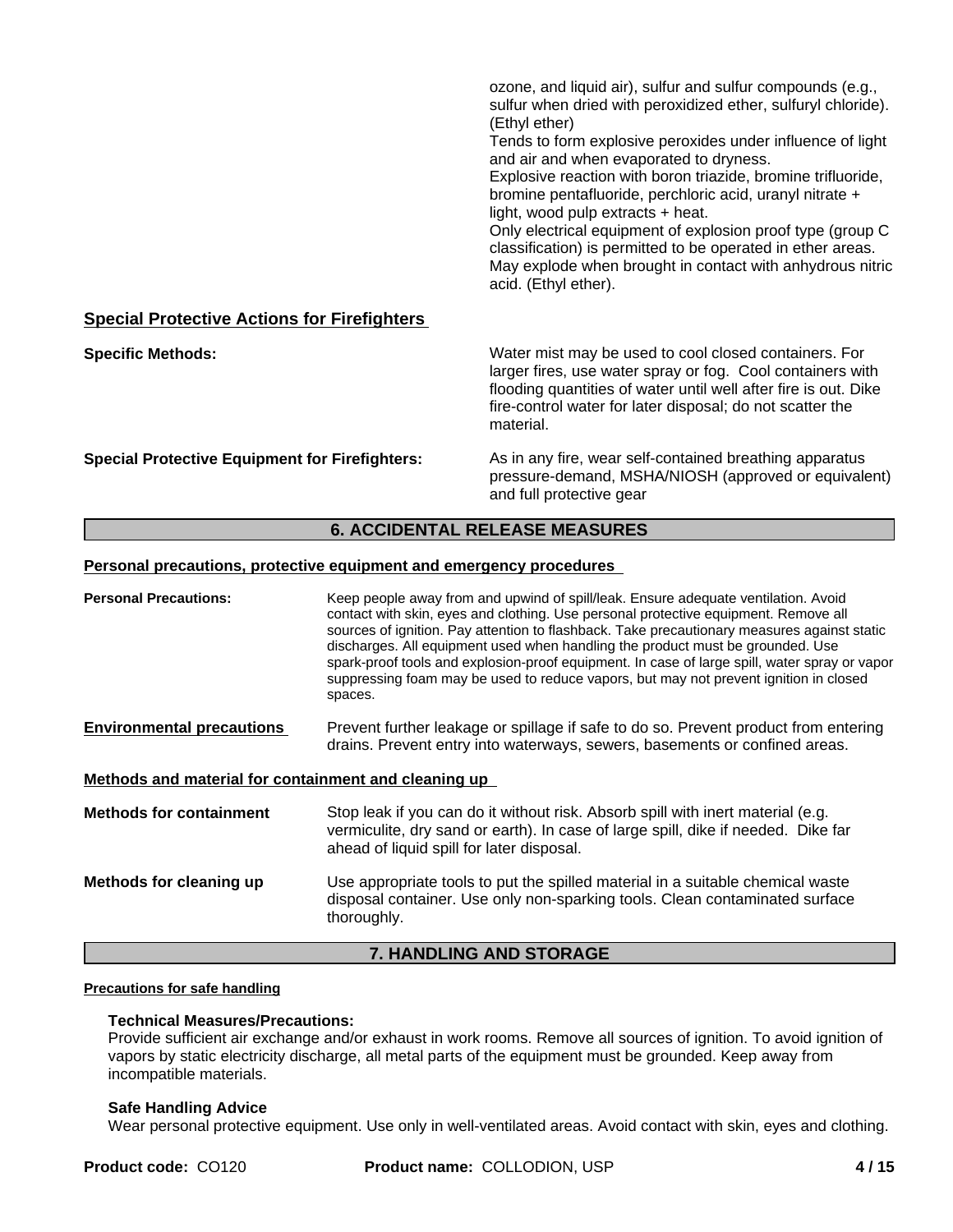Keep away from heat and sources of ignition. Do not breathe vapors or spray mist. Do not ingest. When using do not smoke. Handle in accordance with good industrial hygiene and safety practice.

#### **Conditions for safe storage, including any incompatibilities**

#### **Technical Measures/Storage Conditions:**

Keep container tightly closed in a dry and well-ventilated place. Store at room temperature in the original container. Store away from incompatible materials. Store in a segregated and approved area.

#### **Incompatible Materials:**

Acids Alkalis Bases Oxidizing agents

#### **8. EXPOSURE CONTROLS/PERSONAL PROTECTION**

**Control parameters** 

#### **National occupational exposure limits**

#### **United States**

| Components              | CAS-No.   | <b>OSHA</b>       | <b>NIOSH</b>      | <b>ACGIH</b>  | <b>AIHA WHEEL</b> |
|-------------------------|-----------|-------------------|-------------------|---------------|-------------------|
| Ethyl Ether             | 60-29-7   | 400 ppm TWA       | None              | 500 ppm STEL  | None              |
|                         |           | 1200 mg/m $3$ TWA |                   | 400 ppm TWA   |                   |
| Ethyl Alcohol 190 proof | 64-17-5   | 1000 ppm TWA      | 1000 ppm TWA      | 1000 ppm STEL | None              |
|                         |           | 1900 mg/m $3$ TWA | 1900 mg/m $3$ TWA |               |                   |
| <b>Pyroxylin</b>        | 9004-70-0 | None              | None              | None          | None              |

#### **Canada**

| Components              | CAS-No.   | Canada - Alberta                                                       | <b>Canada - British</b><br>Columbia | Canada - Ontario            | Canada - Quebec                                                                     |
|-------------------------|-----------|------------------------------------------------------------------------|-------------------------------------|-----------------------------|-------------------------------------------------------------------------------------|
| Ethyl Ether             | 60-29-7   | 400 ppm TWA<br>1210 mg/m $3$ TWA<br>500 ppm STEL<br>1520 mg/m $3$ STEL | 400 ppm TWA<br>500 ppm STEL         | 400 ppm TWA<br>500 ppm STEL | 400 ppm TWAEV<br>1210 mg/m <sup>3</sup> TWAEV<br>500 ppm STEV<br>1520 mg/m $3$ STEV |
| Ethyl Alcohol 190 proof | 64-17-5   | 1000 ppm TWA<br>1880 mg/m $3$ TWA                                      | 1000 ppm STEL                       | 1000 ppm STEL               | 1000 ppm TWAEV<br>1880 mg/m <sup>3</sup> TWAEV                                      |
| Pyroxylin               | 9004-70-0 | None                                                                   | None                                | None                        | None                                                                                |

#### **Australia and Mexico**

| Components              | CAS-No.   | <b>Australia</b>                   | Mexico                                                                 |
|-------------------------|-----------|------------------------------------|------------------------------------------------------------------------|
| Ethyl Ether             | 60-29-7   | 500 ppm STEL<br>1520 mg/m $3$ STEL | 400 ppm TWA<br>1200 mg/m $3$ TWA<br>500 ppm STEL<br>1500 mg/m $3$ STEL |
|                         |           | 400 ppm TWA<br>1210 mg/m $3$ TWA   |                                                                        |
| Ethyl Alcohol 190 proof | 64-17-5   | 1000 ppm TWA<br>1880 mg/m $3$ TWA  | 1000 ppm TWA<br>1900 mg/m $3$ TWA                                      |
| Pyroxylin               | 9004-70-0 | None                               | None                                                                   |

#### **Appropriate engineering controls**

**Engineering measures to reduce exposure:** Ensure adequate ventilation. Provide exhaust ventilation or other engineering controls to keep the airborne concentrations of vapors and mist below their respective threshold limit value.

**Individual protection measures, such as personal protective equipment**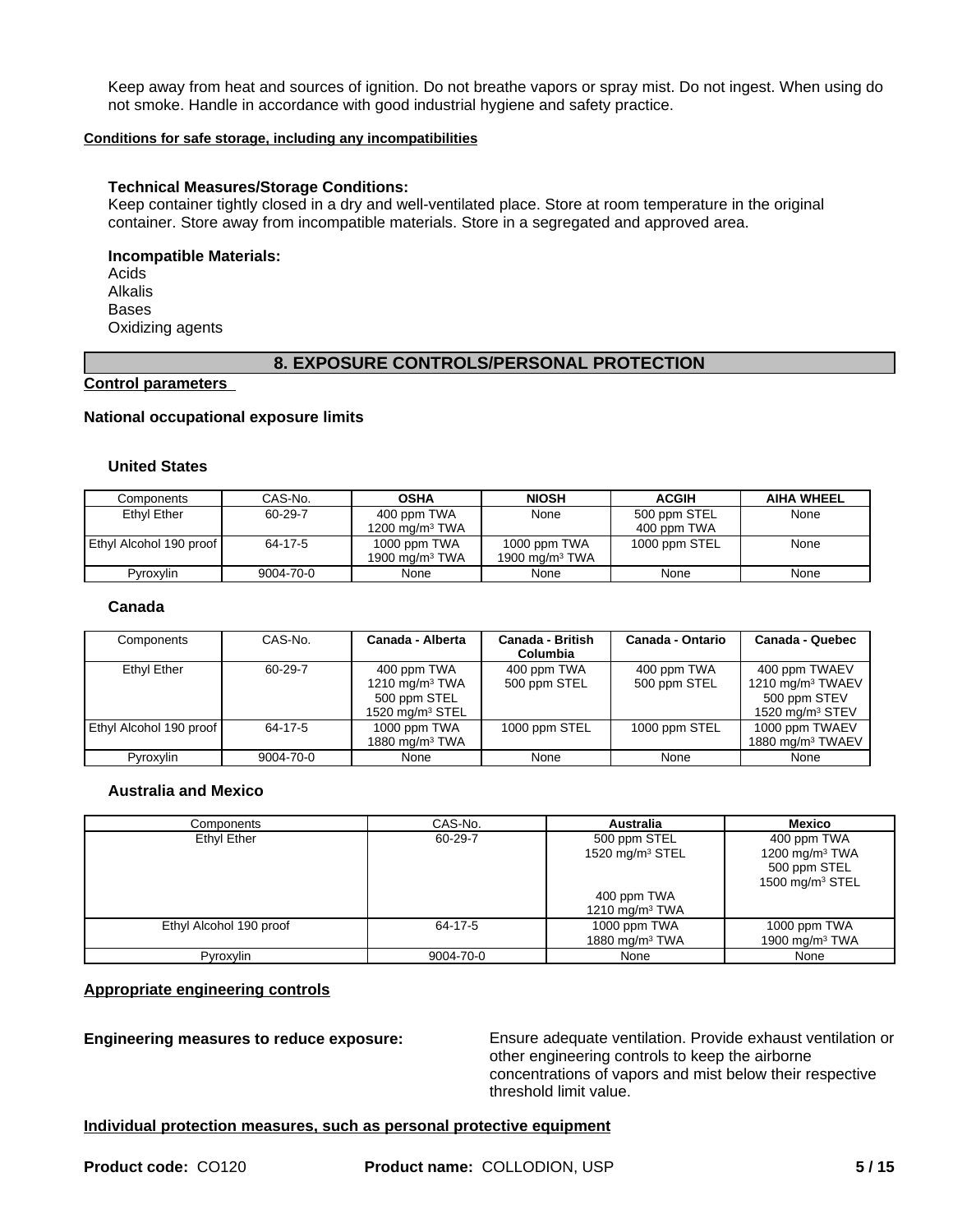#### **Personal Protective Equipment**

| Eye protection:                | Goggles                                                                                                                                                     |
|--------------------------------|-------------------------------------------------------------------------------------------------------------------------------------------------------------|
| Skin and body protection:      | Chemical resistant apron<br>Gloves<br>Long sleeved clothing                                                                                                 |
| <b>Respiratory protection:</b> | Vapor respirator. Be sure to use an approved/certified respirator or equivalent.                                                                            |
| <b>Hygiene measures:</b>       | Avoid contact with skin, eyes and clothing. Wash hands before breaks and<br>immediately after handling the product. When using, do not eat, drink or smoke. |

#### **9. PHYSICAL AND CHEMICAL PROPERTIES**

**Appearance:** Viscous.

**Flammability:**

(Ethyl ether)

**Bulk density:**

**pH: Neutral** 

No information available

**Melting point/range(°C/°F):** No information available

No information available

**Taste**

| <b>Physical state:</b> |  |
|------------------------|--|
| Liquid                 |  |

**Odor:** Ethereal.

**Molecular/Formula weight:** No information available

**Flash Point Tested according to:** Closed cup

**Upper Explosion Limit (%):** 36

**Boiling point/range(°C/°F):** 36.111°C/97°F

**Specific gravity:** 0.765-0.775

**Evaporation rate:** No information available

**Odor threshold (ppm):** The highest known value is 100 ppm (Ethyl alcohol 200 Proof) Weighted average: 22.87 ppm **Miscibility:** No information available

 $>1$  and  $\sim$  1.1 and  $\sim$  1.1 and  $\sim$  1.1 and  $\sim$  1.1 and  $\sim$  1.1 and  $\sim$  1.1 and  $\sim$  1.1 and  $\sim$  1.1 and  $\sim$  1.1 and  $\sim$  1.1 and  $\sim$  1.1 and  $\sim$  1.1 and  $\sim$  1.1 and  $\sim$  1.1 and  $\sim$  1.1 and  $\sim$  1.1 and  $\sim$ **Partition coefficient**

**Vapor density:**

**(n-octanol/water):** No information available

**Solubility:** Very slightly soluble in cold water

**Color:** Clear. Colorless to pale yellow.

**Taste Formula:**<br>No information available. **Formula:** No informa No information available

> **Flashpoint (°C/°F):** -45°C/-49°F

**Autoignition Temperature (°C/°F):** The lowest known value is 180°C/356°F 1.9 **Lower Explosion Limit (%):**

> **Decomposition temperature(°C/°F):** No information available

**Density (g/cm3):** No information available

**Vapor pressure @ 20°C (kPa):** The highest known value is 58.6 kPa (@ 20°C) (Ethyl ether). Weighted average: 44.5 kPa (@ 20°C)

**VOC content (g/L):** No information available

**Viscosity:** No information available

**10. STABILITY AND REACTIVITY**

#### **Reactivity**

Ethyl Ether:

Air and light sensitive. Also incompatiable with bromoazide, chlorine, chlorine trifluoride, chromic anhydride, chromyl chloride, lithium aluminum hydride, nitrosyl perchlorate, nitryl perchlorate, ozone, perchloric acid, permanganates, sulfuric acid, potassium peroxide, sodium peroxide, triethyl aluminum trimethyl aluminum, bromine, iodine heptaflluoride, silver perchlorate, fluorine nitrate, permanganic acid, nitric acid, hydrogen peroxide, peroxodisulfuric acid, iodine (VII) oxide, peat soils, thiotriazyl perchlorate, sulfonyl chloride, sulfur, uranyl nitrate, acetyl peroxide, and wood pulp extracts.

Can react vigorously with acetyl peroxide, air, bromoazide, ClF3, CrO3, Cr(OCl)2, LiAlH2, NOClO4, O2, NClO2, (H2SO4 + permanganates), K2O2, [(C2H5)3Al + air], [(CH3)3Al + air].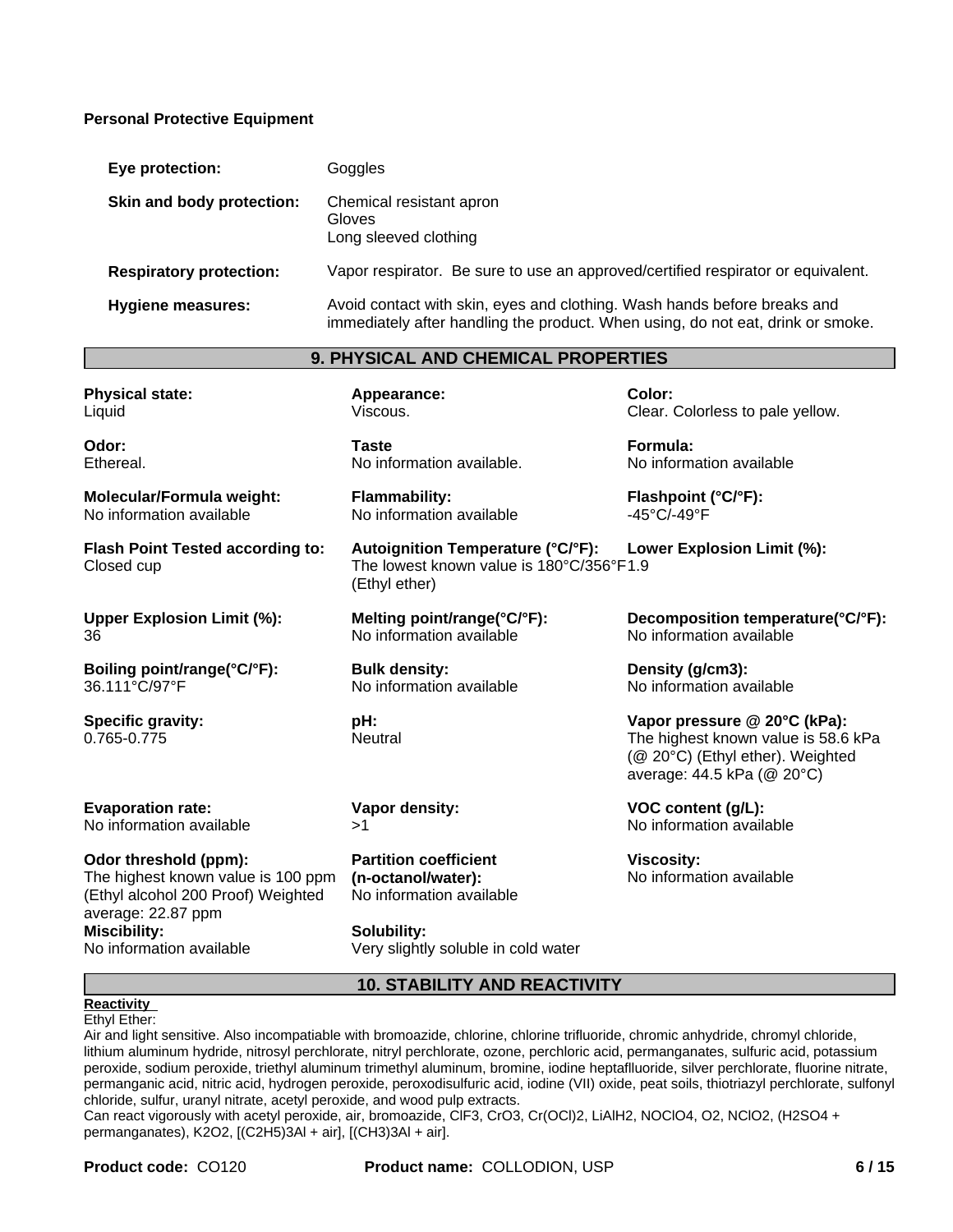#### Ethyl Alcohol:

Ethanol rapidly absorbs moisture from the air.

Can react vigorously with oxiders.

The following oxidants have been demonstrated to undergo vigorous/explosive reaction with ethanol: barium perchlorate, bromine pentafluoride, calcium hypochlorite, chlorate, chloryl perchlorate, chromium trioxide, chromyl chloride, dioxygen difluoride, disulfuryl difluoride, fluorine nitrate, hydrogen peroxide, iodine heptafluoride, nitric acid, nitrosyl perchlorate, perchloric acid, permanganic acid, peroxodisulfuric acid, potassium dioxide, potassium perchlorate, potassium permanganate, ruthenium(VIII) oxide, silver perchlorate, silver peroxide, uranium hexafluoride, uranyl perchlorate, chlorine.

Ethanol can react vigorously/explosively with the following: acetyl bromide (evolves hydrogen bromide), acetyl chloride, aluminum sesquibromide ethylate, ammonia + silver nitrate (forms silver nitride and silver fulminate), isocyanates, halogens, hydazine, caustics (ammonia, ammonium hydroxide, calcium hydroxide, potassium hydroxide, sodium hydroxide), acid anhydrides, ammonia or hyrazine + silver (I) oxide, chlorate, chromic anhydride, cyanuric acid + water, dichloromethane + sulfuric acid + nitrate (or) nitrite, hydrogen peroxide + sulfuric acid, iodine + phosphorus (forms ethane iodide), iodine + methanol + mercuric oxide, magnesium perchlorate (forms ethyl perchlorate), manganese perchlorate + 2,2-dimethoxy propane, perchlorates, chromates, permanganates + sulfuric acid, potassium superoxide, potassium tert-butoxide, silver + nitric acid (forms silver fulminate), silver nitrate (forms ethyl nitrate), sodium hydrazide, sulfuric acid + sodium dichromate, tetrachlorisilane + water, mercuric nitrate, acetic anhydride + sodium hydrosulfate, disulfuric acid + nitric acid, phosphorous (III) oxide, potassium tert-butoxide + acids, alkali metals (liberates flammable hydrogen gas).

Ethanol is also incompatible with platinium, and sodium (liberates flammable hydrogen gas).

No really safe conditions exist under which ethyl alcohol and chlorine oxides can be handled.

Reacts vigorously with acetyl chloride.

It can react with freshly cut/etched/scratched aluminum (evolution of heat and release hydrogen gas). The Ethyl alcohol has to be on the aluminum surface as it is being cut/scratched/etched.

Note: This mixture can be incompatible with amines.

| <b>Chemical stability</b>                       |                                                                                                                                                                                                                                                                                                      |
|-------------------------------------------------|------------------------------------------------------------------------------------------------------------------------------------------------------------------------------------------------------------------------------------------------------------------------------------------------------|
| Stability:                                      | Tends to form explosive peroxides when exposed to air and light. Avoid allowing<br>Nitrocellulose resin to become dry and avoid friction and impact to any quanitity of dry resin.<br>Dry nitrocellulose resin is extremely flammable and burns explosively and is friction and<br>impact sensitive. |
|                                                 | Possibility of Hazardous Reactions: Hazardous polymerization does not occur                                                                                                                                                                                                                          |
| <b>Conditions to avoid:</b>                     | Heat. Ignition sources. Incompatible materials. Exposure to moisture.                                                                                                                                                                                                                                |
| <b>Incompatible Materials:</b>                  | Acids<br>Alkalis<br><b>Bases</b><br>Oxidizing agents                                                                                                                                                                                                                                                 |
| <b>Hazardous decomposition</b><br>products:     | Carbon oxides.                                                                                                                                                                                                                                                                                       |
| <b>Other Information</b><br><b>Corrosivity:</b> | No information available                                                                                                                                                                                                                                                                             |

**Special Remarks on Corrosivity:** No information available

#### **11. TOXICOLOGICAL INFORMATION**

#### **Information on likely routes of exposure**

**Principal Routes of Exposure:** Eyes. Ingestion. Inhalation. Skin.

#### **Acute Toxicity**

**The following values are calculated based on chapter 3.1 of the GHS document ATEmix (oral)** 1601 mg/kg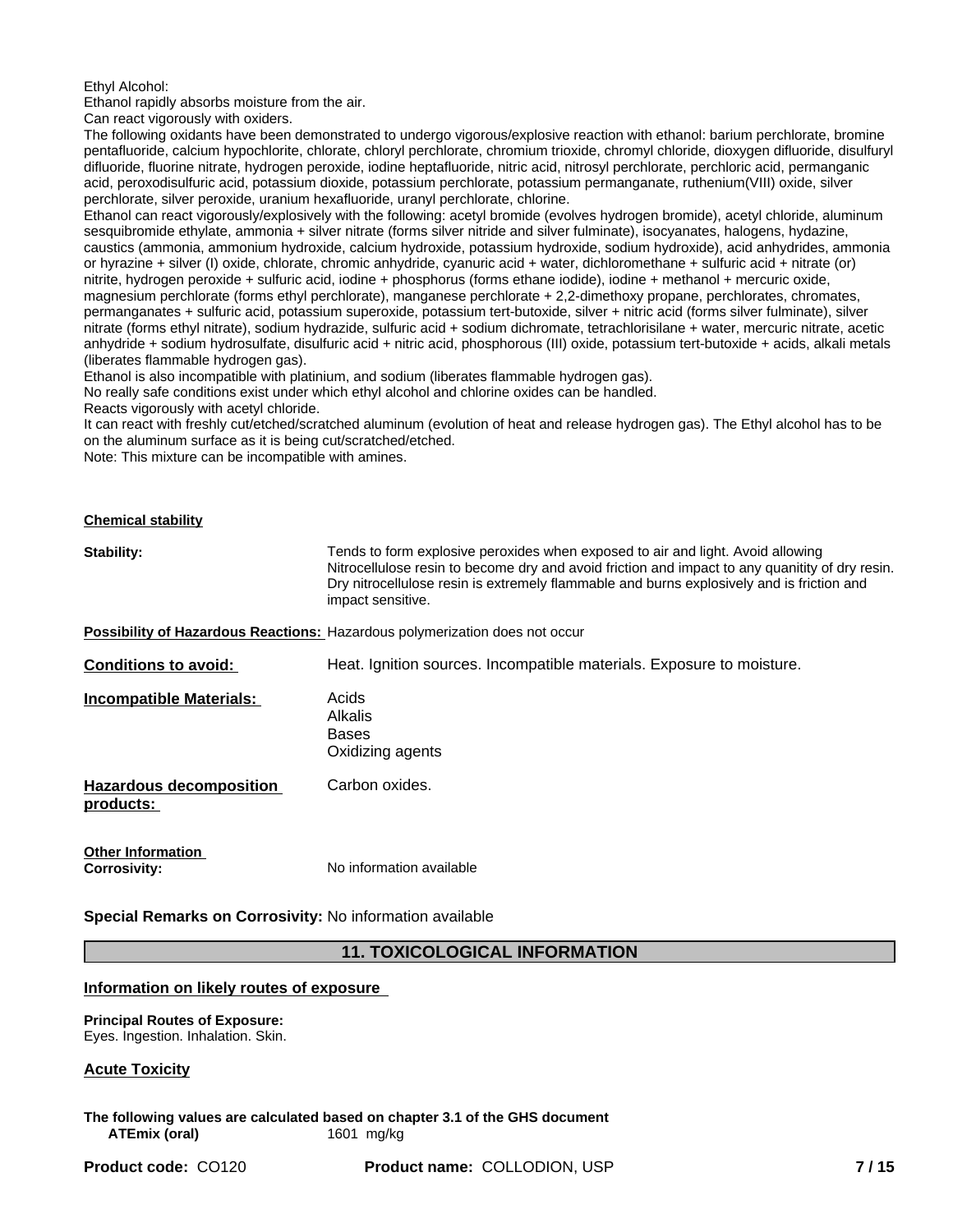#### **Component Information**

| Ethyl Ether                                                                                  |
|----------------------------------------------------------------------------------------------|
| CAS-No.<br>60-29-7                                                                           |
| LD50/oral/rat = $1215$ mg/kg Oral LD50 Rat                                                   |
| LD50/oral/mouse = $1760$ mg/kg                                                               |
| LD50/dermal/rabbit = >20 mL/kg Dermal LD50 Rabbit                                            |
| LD50/dermal/rat = No information available                                                   |
| LC50/inhalation/rat = $32000$ ppm 4 hr                                                       |
| <b>LC50/inhalation/mouse = 130000 mg/m<sup>3</sup> 3 hr</b>                                  |
| 31000 ppm 30 M                                                                               |
| Other LD50 or LC50information = No information available                                     |
| Ethyl Alcohol 190 proof                                                                      |
| 64-17-5<br>CAS-No.                                                                           |
| LD50/oral/rat = 7060 mg/kg Oral LD50 Rat (for Ethyl alcohol 200 proof)                       |
|                                                                                              |
| LD50/oral/mouse = $3450$ mg/kg (for Ethyl alcohol 200 proof)                                 |
| LD50/dermal/rabbit = No information available                                                |
| $LD50/\text{dermal/rat}$ = No information available                                          |
| LC50/inhalation/rat = 124.7 mg/L Inhalation LC50 Rat 4 h (for Ethyl alcohol 200 proof)       |
| <b>LC50/inhalation/mouse = No infomation available</b>                                       |
| Other LD50 or LC50information = For Ethyl Alcohol 200 proof:                                 |
| >60000 ppm Inhalation LC50 Mouse 1 h                                                         |
| 5900 mg/m <sup>3</sup> Inhalation LC50 Rat 6 h                                               |
| 20000 ppm Inhalation LC50 Rat 10 h                                                           |
| 5560 mg/kg Oral LD50 Guinea Pig                                                              |
| 6300 mg/kg Oral LD50 Rabbit                                                                  |
| Pyroxylin                                                                                    |
| CAS-No.<br>9004-70-0                                                                         |
| LD50/oral/rat = $>$ 5 g/kg Oral LD50 Rat                                                     |
| LD50/oral/mouse = No information available                                                   |
| <b>LD50/dermal/rabbit = No information available</b>                                         |
| $LD50/\text{dermal/rat}$ = No information available                                          |
| <b>LC50/inhalation/rat = No information available</b>                                        |
| <b>LC50/inhalation/mouse = No infomation available</b>                                       |
|                                                                                              |
| <b>Other LD50 or LC50information = No information available</b>                              |
|                                                                                              |
| <b>Product Information</b>                                                                   |
|                                                                                              |
| $LD50/oral/rat =$                                                                            |
| <b>VALUE- Acute Tox Oral = No information available</b>                                      |
|                                                                                              |
| $LD50/oral/mouse =$                                                                          |
| Value - Acute Tox Oral = No information available                                            |
|                                                                                              |
| LD50/dermal/rabbit                                                                           |
| <b>VALUE-Acute Tox Dermal = No information available</b>                                     |
|                                                                                              |
| LD50/dermal/rat                                                                              |
| <b>VALUE -Acute Tox Dermal = No information available</b>                                    |
|                                                                                              |
| <b>LC50/inhalation/rat</b>                                                                   |
|                                                                                              |
| <b>VALUE-Vapor = No information available</b><br><b>VALUE-Gas = No information available</b> |
|                                                                                              |
|                                                                                              |
| <b>VALUE-Dust/Mist = No information available</b>                                            |
|                                                                                              |
| LC50/Inhalation/mouse                                                                        |
| <b>VALUE-Vapor = No information available</b>                                                |
| <b>VALUE - Gas = No information available</b>                                                |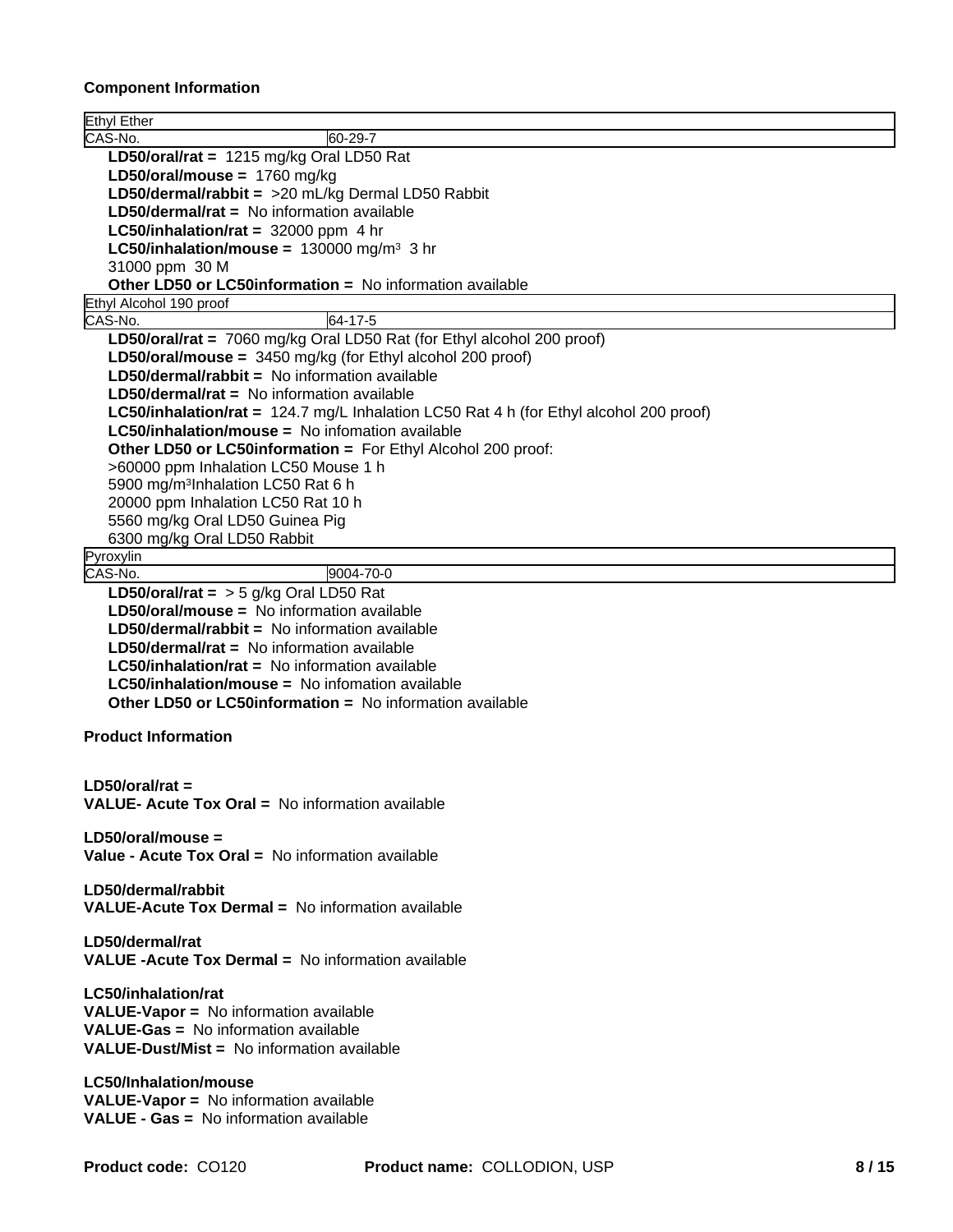#### **VALUE - Dust/Mist =** No information available

| <b>Symptoms</b>           |                                                                                                                                                                                                                                                                                                                                                                                                                                                                                                                                                                                                                                                                                                                                                                                                                                                                                                                                 |
|---------------------------|---------------------------------------------------------------------------------------------------------------------------------------------------------------------------------------------------------------------------------------------------------------------------------------------------------------------------------------------------------------------------------------------------------------------------------------------------------------------------------------------------------------------------------------------------------------------------------------------------------------------------------------------------------------------------------------------------------------------------------------------------------------------------------------------------------------------------------------------------------------------------------------------------------------------------------|
| <b>Skin Contact:</b>      | Causes skin irritation.                                                                                                                                                                                                                                                                                                                                                                                                                                                                                                                                                                                                                                                                                                                                                                                                                                                                                                         |
| <b>Eye Contact:</b>       | Causes serious eye irritation. May cause conjunctivitis.                                                                                                                                                                                                                                                                                                                                                                                                                                                                                                                                                                                                                                                                                                                                                                                                                                                                        |
| Inhalation                | Irritating to respiratory system. Inhalation of high concentrations of vapors may<br>cause dizziness or suffocation. Inhalation of high concentrations of vapor may<br>cause anesthetic effects. Vapor mist causes irritation of the respiratory tract and<br>mucous membranes. It may cause nausea, vomiting, excessive salivation,<br>excessive sweating. It can affect behavior/central nervous system, cardiovascular<br>system, respiratory system. Other symptoms may include excitement, depression,<br>personality changes, confusion, convulsions, drowsiness, dizziness, faintness,<br>irritability, loss of memory, headache, fatigue, slurred speech, ataxia, euphoria,<br>anesthetic effects, possible coma, , bradycardia (slow heart rate or tachycardia<br>(fast heart rate), cardiac arrhythmias, irregular respiration or respiratory<br>depression, coughing, bronchodilation, increase in respiratory rate. |
| Ingestion                 | Harmful if swallowed. May cause gastrointestinal tract irritation with nausea,<br>vomiting, diarrhea, gastritis, abominal distension, loss of appetite, flushed skin,<br>May affect behavior/central nervous system (central nervous system depression -<br>amnesia, headache, muscular incoordination, excitation, mild euphoria, slurred<br>speech, drowsiness, staggaring gait, fatigue, changes in mood/personality,<br>excessive talking, dizziness, ataxia, convulsions, somnolence, coma/narcosis,<br>hallucinations, distorted perceptions, general anesthetic), peripherial nervous<br>system (spastic paralysis) vision (diplopia), blood (changes in serum composition),<br>liver, kidneys. Aspiration into the lungs can cause chemical pneumonitis.                                                                                                                                                                |
| <b>Aspiration hazard</b>  | No information available.                                                                                                                                                                                                                                                                                                                                                                                                                                                                                                                                                                                                                                                                                                                                                                                                                                                                                                       |
|                           | Delayed and immediate effects as well as chronic effects from short and long-term exposure                                                                                                                                                                                                                                                                                                                                                                                                                                                                                                                                                                                                                                                                                                                                                                                                                                      |
| <b>Chronic Toxicity</b>   | Prolonged or repeated skin contact may cause dermatitis and defatting, dryness,<br>and cracking of the skin. Prolonged or repeated ingestion or inhalation may cause<br>loss of appetite and weight loss. Prolonged or repeated ingestion or inhalation<br>may affect the liver.                                                                                                                                                                                                                                                                                                                                                                                                                                                                                                                                                                                                                                                |
| <b>Sensitization:</b>     | No information available.                                                                                                                                                                                                                                                                                                                                                                                                                                                                                                                                                                                                                                                                                                                                                                                                                                                                                                       |
| <b>Mutagenic Effects:</b> | For Ether:<br>May affect genetic material<br>Experiments with bacteria and/or yeast have shown mutagenic effects<br>Animal experiments showed mutagenic effects                                                                                                                                                                                                                                                                                                                                                                                                                                                                                                                                                                                                                                                                                                                                                                 |

Carcinogenic effects: Not considered carcinogenic.

| <b>Components</b>       | CAS-No. | <b>IARC</b>                                                                                                                     | <b>ACGIH -</b><br><b>Carcinogens</b>                                         | <b>NTP</b> | <b>OSHA HCS -</b><br>Carcinogens | Australia -<br>Notifiable<br>Carcinogenic<br><b>Substances</b> | Australia -<br><b>Prohibited</b><br>Carcinogenic<br><b>Substances</b> |
|-------------------------|---------|---------------------------------------------------------------------------------------------------------------------------------|------------------------------------------------------------------------------|------------|----------------------------------|----------------------------------------------------------------|-----------------------------------------------------------------------|
| Ethyl Ether             | 60-29-7 | Not listed                                                                                                                      | Not listed                                                                   | Not listed | Not listed                       | Not listed                                                     | Not listed                                                            |
| Ethyl Alcohol 190 proof | 64-17-5 | Group 1 -<br>Monograph<br>100E [2012] in Carcinogen<br>lalcoholic<br>beverages<br>Monograph 96 Humans<br>[2010] in<br>alcoholic | <b>JA3 Confirmed</b><br><b>Animal</b><br>with Unknown<br><b>Relevance to</b> | Not listed | <b>IPresent</b>                  | Not listed                                                     | Not listed                                                            |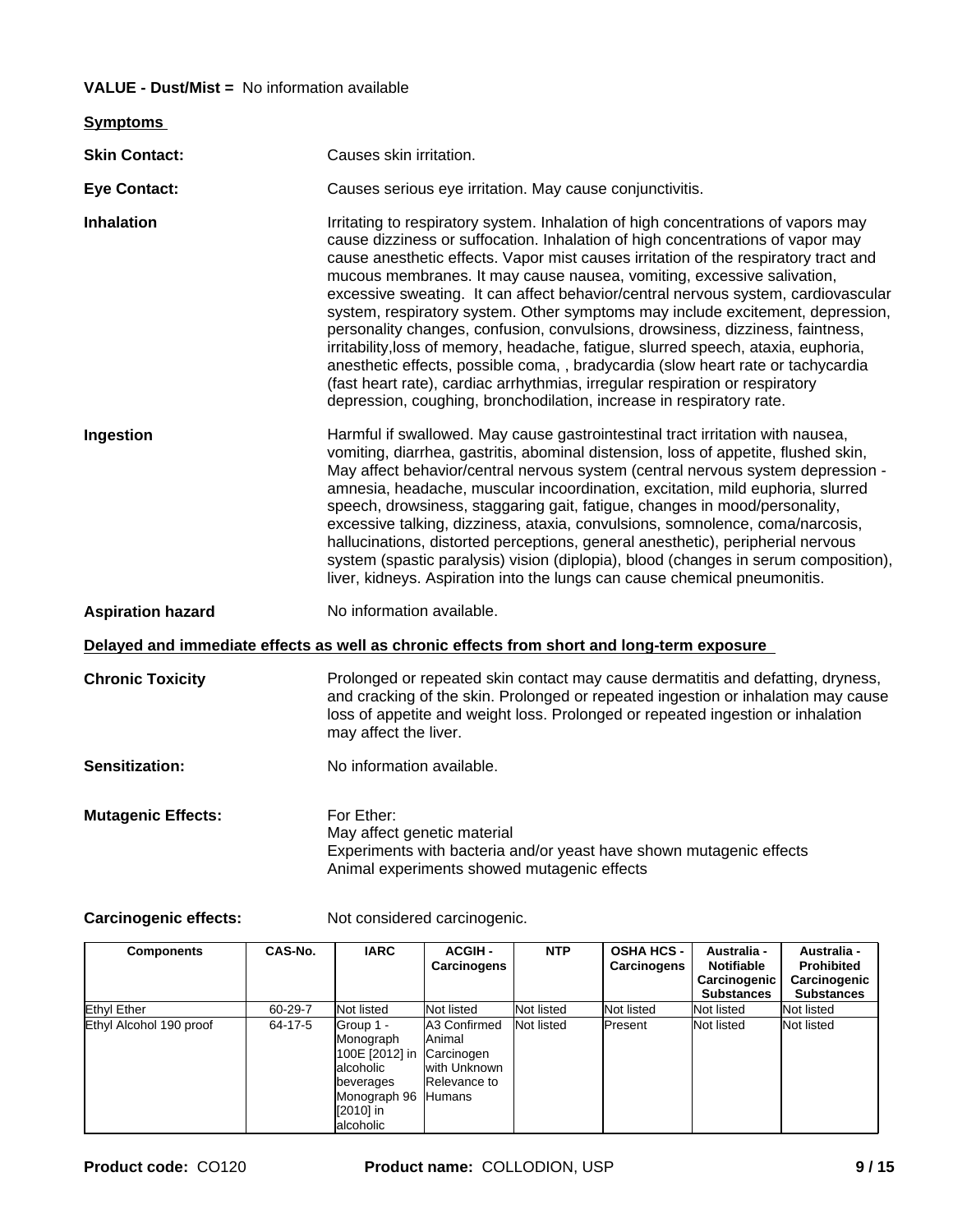|            |                                       | <b>Ibeverages</b>     |                                    |                           |                       |                                  |            |
|------------|---------------------------------------|-----------------------|------------------------------------|---------------------------|-----------------------|----------------------------------|------------|
| IPvroxvlin | 70-0<br>nnn.<br>*м.<br>$\cdots$<br>UU | . .<br>listed<br>'Not | $\cdots$<br><b>Not</b><br>t listec | .<br>lot listed<br>- INO. | listed<br><b>INot</b> | $\cdots$<br><b>Not</b><br>listeo | Not listed |

*ACGIH (American Conference of Governmental Industrial Hygienists)*

*IARC (International Agency for Research on Cancer)*

*NTP (National Toxicology Program)*

*OSHA (Occupational Safety and Health Administration of the US Department of Labor)*

| <b>Reproductive toxicity</b>                                                       | May damage fertility or the unborn child                                                                                                                 |
|------------------------------------------------------------------------------------|----------------------------------------------------------------------------------------------------------------------------------------------------------|
| <b>Reproductive Effects:</b><br><b>Developmental Effects:</b>                      | Causes adverse reproductive effects<br>May cause harm to the unborn child<br>May cause adverse developmental effects                                     |
| <b>Teratogenic Effects:</b>                                                        | May cause birth defects (teratogenic effects)                                                                                                            |
| <b>Specific Target Organ Toxicity</b>                                              |                                                                                                                                                          |
| <b>STOT - single exposure</b><br><b>STOT - repeated exposure</b><br>Target Organs: | Respiratory Tract.<br>Causes damage to organs through prolonged or repeated exposure.<br>Heart. Skin. Liver. Respiratory system. Central nervous system. |

#### **12. ECOLOGICAL INFORMATION**

#### **Ecotoxicity**

| <b>Ecotoxicity effects:</b>          | Aquatic environment.                                                                                                                                                          |
|--------------------------------------|-------------------------------------------------------------------------------------------------------------------------------------------------------------------------------|
| <b>Ethyl Ether - 60-29-7</b>         |                                                                                                                                                                               |
| <b>Freshwater Fish Species Data:</b> | 2560 mg/L LC50 Pimephales promelas 96 h flow-through 1 10000 mg/L LC50<br>Lepomis macrochirus 96 h static 1                                                                   |
| Ethyl Alcohol 190 proof - 64-17-5    |                                                                                                                                                                               |
| <b>Freshwater Fish Species Data:</b> | 12.0 - 16.0 mL/L LC50 Oncorhynchus mykiss 96 h static 1 100 mg/L LC50<br>Pimephales promelas 96 h static 1 13400 - 15100 mg/L LC50 Pimephales<br>promelas 96 h flow-through 1 |
| <b>Water Flea Data:</b>              | 9268 - 14221 mg/L LC50 Daphnia magna 48 h 2 mg/L EC50 Daphnia magna 48 h                                                                                                      |
| Persistence and degradability:       | No information available                                                                                                                                                      |
| <b>Bioaccumulative potential:</b>    | No information available.                                                                                                                                                     |
| <b>Mobility:</b>                     | No information available.                                                                                                                                                     |

#### **13. DISPOSAL CONSIDERATIONS**

#### **Disposal Methods**

#### **Waste from residues / unused products:**

Waste must be disposed of in accordance with Federal, State and Local regulation.

#### **Contaminated packaging:**

Empty containers should be taken for local recycling, recovery or waste disposal

| Components              | CAS-No.   | <b>RCRA - F Series</b> | <b>RCRA - K Series</b> | <b>RCRA - P Series</b> | <b>RCRA - U Series</b>    |
|-------------------------|-----------|------------------------|------------------------|------------------------|---------------------------|
|                         |           | <b>Wastes</b>          | <b>Wastes</b>          | Wastes                 | <b>Wastes</b>             |
| Ethyl Ether             | 60-29-7   | <b>None</b>            | None                   | <b>None</b>            | ' ignitable waste<br>U117 |
| Ethyl Alcohol 190 proof | 64-17-5   | <b>None</b>            | None                   | <b>None</b>            | None                      |
| Pyroxylin               | 9004-70-0 | <b>None</b>            | None                   | <b>None</b>            | None                      |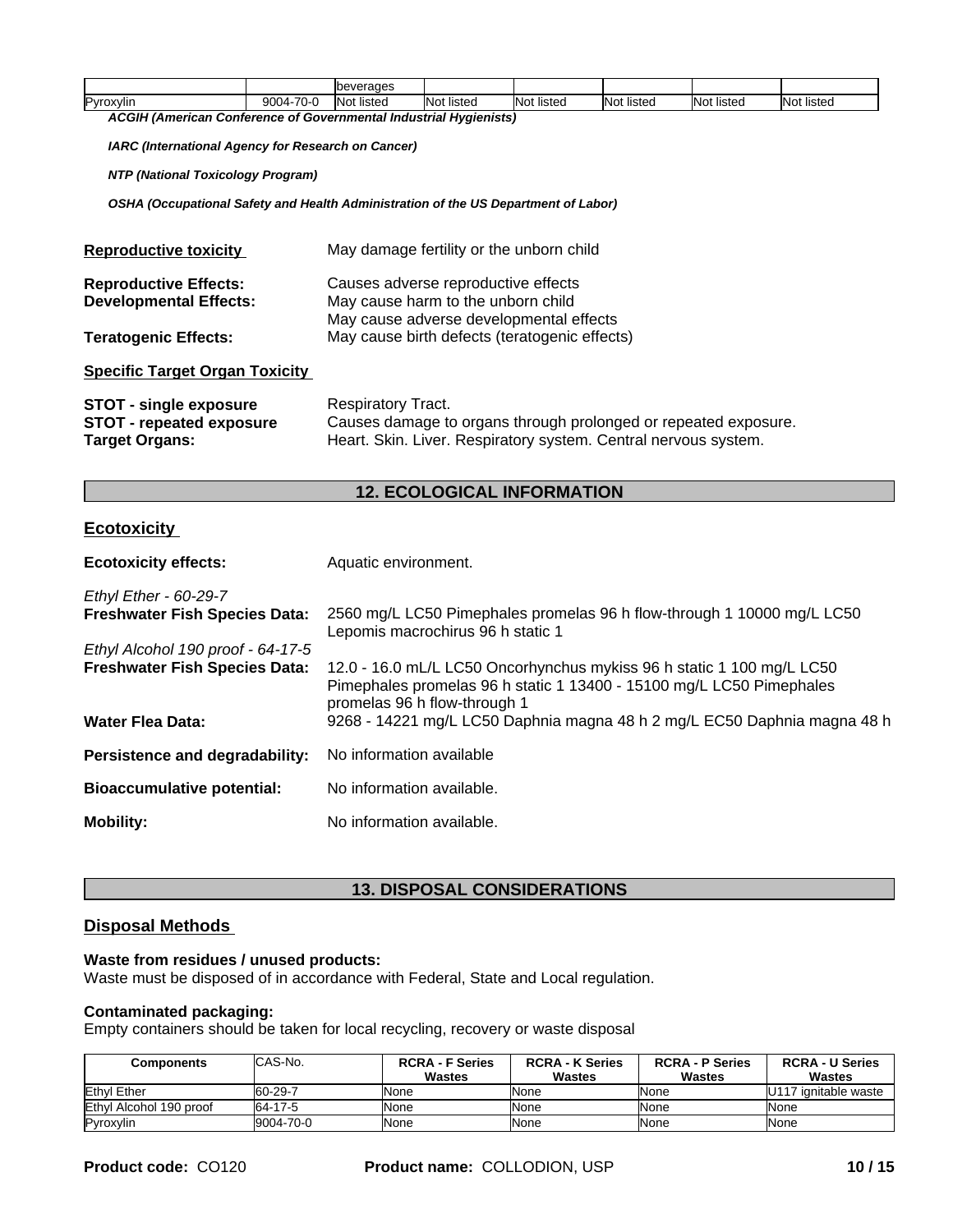| <b>DOT</b>                                        |                                                       |
|---------------------------------------------------|-------------------------------------------------------|
| <b>UN-No:</b>                                     | <b>UN2059</b>                                         |
| <b>Proper Shipping Name:</b>                      | Nitrocellulose, solution, flammable                   |
| <b>Hazard Class:</b>                              | 3                                                     |
| <b>Subsidiary Class</b>                           | No information available                              |
| Packing group:                                    | Ш                                                     |
| Emergency Response Guide No information available |                                                       |
| <b>Number</b>                                     |                                                       |
| <b>Marine Pollutant</b>                           | No data available                                     |
| DOT RQ (lbs):                                     | No information available                              |
| <b>Special Provisions</b>                         | No Information available                              |
| Symbol(s):                                        | No information available                              |
| <b>Description:</b>                               | UN2059, Nitrocellulose, solution, flammable, 3, PG II |
| <b>TDG (Canada)</b>                               |                                                       |
| <b>UN-No:</b>                                     | <b>UN2059</b>                                         |
| <b>Proper Shipping Name:</b>                      | Nitrocellulose solution, flammable                    |
| <b>Hazard Class:</b>                              | 3                                                     |
| <b>Subsidiary Risk:</b>                           | No information available                              |
| <b>Packing Group:</b>                             | Ш                                                     |
| <b>Marine Pollutant</b>                           | No Information available                              |
| <b>Description:</b>                               | UN2059, NITROCELLULOSE SOLUTION, FLAMMABLE, 3, PG II  |
|                                                   |                                                       |
| <b>ADR</b>                                        |                                                       |
| <b>UN-No:</b>                                     | <b>UN2059</b>                                         |
| <b>Proper Shipping Name:</b>                      | Nitrocellulose solution, flammable<br>3               |
| <b>Hazard Class:</b>                              | Ш                                                     |
| <b>Packing Group:</b>                             | No information available                              |
| <b>Subsidiary Risk:</b><br><b>Description:</b>    | UN2059 Nitrocellulose solution, flammable, 3, II      |
|                                                   |                                                       |
| <b>IMO / IMDG</b>                                 |                                                       |
| <b>UN-No:</b>                                     | <b>UN2059</b>                                         |
| <b>Proper Shipping Name:</b>                      | Nitrocellulose solution, flammable                    |
| <b>Hazard Class:</b>                              | 3                                                     |
| <b>Subsidiary Risk:</b>                           | No information available                              |
| <b>Packing Group:</b>                             | Ш                                                     |
| <b>Marine Pollutant</b>                           | No information available                              |
| EMS:                                              | $F-E$                                                 |
| <b>RID</b>                                        |                                                       |
| <b>UN-No:</b>                                     | <b>UN2059</b>                                         |
| <b>Proper Shipping Name:</b>                      | Nitrocellulose solution, flammable                    |
| <b>Hazard Class:</b>                              | 3                                                     |
| <b>Subsidiary Risk:</b>                           | No information available                              |
| <b>Packing Group:</b>                             | Ш                                                     |
| <b>Description:</b>                               | UN2059 Nitrocellulose solution, flammable, 3, II      |
| <b>ICAO</b>                                       |                                                       |
| <b>UN-No:</b>                                     | <b>UN2059</b>                                         |
| <b>Proper Shipping Name:</b>                      | Nitrocellulose solution, flammable                    |
| <b>Hazard Class:</b>                              | 3                                                     |
| <b>Subsidiary Risk:</b>                           | No information available                              |
| <b>Packing Group:</b>                             | Ш                                                     |
| <b>Description:</b>                               | UN2059, Nitrocellulose solution, flammable, 3, PG III |
|                                                   |                                                       |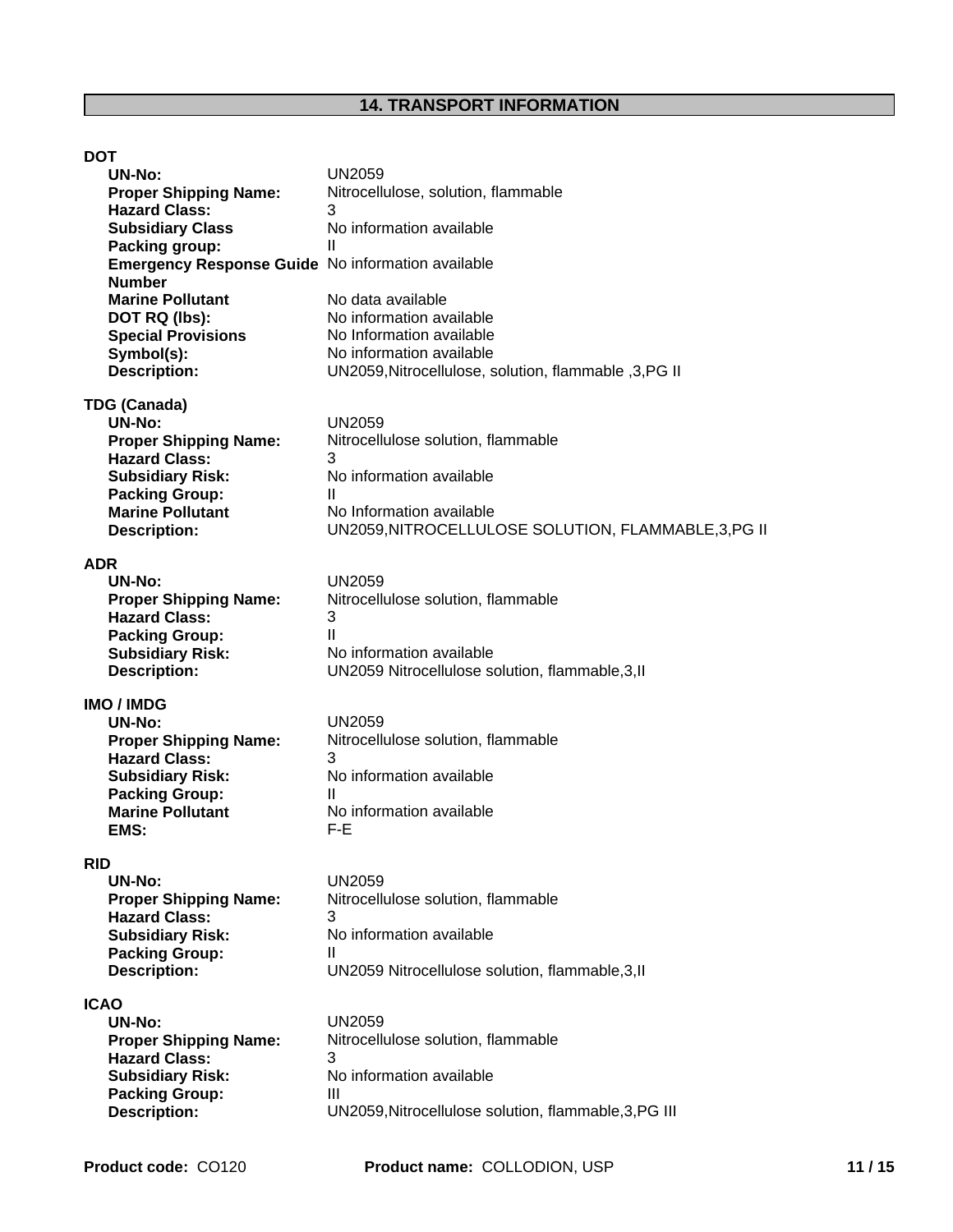| IATA                         |                                                      |
|------------------------------|------------------------------------------------------|
| <b>UN-No:</b>                | UN2059                                               |
| <b>Proper Shipping Name:</b> | Nitrocellulose solution, flammable                   |
| <b>Hazard Class:</b>         | 3                                                    |
| <b>Subsidiary Risk:</b>      | No information available                             |
| <b>Packing Group:</b>        |                                                      |
| <b>ERG Code:</b>             | ЗH                                                   |
| <b>Special Provisions</b>    | No information available                             |
| <b>Description:</b>          | UN2059, Nitrocellulose solution, flammable, 3, PG II |
|                              |                                                      |

#### **15. REGULATORY INFORMATION**

#### **International Inventories**

| <b>Components</b>                                | CAS-No.   | <b>U.S. TSCA</b> | <b>KOREA KECLI</b>  | <b>Philippines</b><br>(PICCS) | <b>Japan ENCS</b>                | <b>CHINA</b> | <b>Australia</b><br>(AICS) | <b>EINECS-No.</b>    |
|--------------------------------------------------|-----------|------------------|---------------------|-------------------------------|----------------------------------|--------------|----------------------------|----------------------|
| <b>Ethyl Ether</b>                               | 60-29-7   | Present          | Present<br>KE-27690 | Present                       | Present<br>$(2) - 365, (2) - 36$ | Present      | Present                    | Present<br>200-467-2 |
| Ethyl Alcohol 190<br><i><u><b>Iproof</b></u></i> | 64-17-5   | Present          | Present<br>KE-13217 | Present                       | Present<br>$(2)-202$             | Present      | Present                    | Present<br>200-578-6 |
| Pyroxvlin                                        | 9004-70-0 | Present XU       | Present<br>KE-25980 | Present                       | Present<br>$(8)-176$             | Present      | Present                    | Not present          |

#### **U.S. Regulations**

#### *Ethyl Ether*

**Massachusetts RTK:** Present **New Jersey RTK Hazardous Substance List:** 0701 **New Jersey (EHS) List:** 0701 500 lb TPQ **New Jersey - Discharge Prevention - List of Hazardous Substances:** Present **New Jersey TCPA - EHS:** 10000lbTQ **Pennsylvania RTK:** Environmental hazard **Pennsylvania RTK - Environmental Hazard List** Present **Minnesota - Hazardous Substance List:** Present **New York Release Reporting - List of Hazardous Substances:** 100 lb RQ **Louisana Reportable Quantity List for Pollutants:** 100lbfinal RQ 45.4kgfinal RQ **California Directors List of Hazardous Substances:** Present *Ethyl Alcohol 190 proof* **Massachusetts RTK:** Present **New Jersey RTK Hazardous Substance List:** 0844 **Pennsylvania RTK:** Present **Minnesota - Hazardous Substance List:** Present **California Directors List of Hazardous Substances:** Present **FDA - Food Additives Generally Recognized as Safe (GRAS):** 21 CFR 184.1293 **FDA - 21 CFR - Total Food Additives** 169.175, 169.176, 169.177, 169.181, 172.340, 172.560, 172.580, 175.105, 176.180, 176.200, 177.1200, 177.1650, 178.1010, 184.1293, 73.30, 73.345, 73.615 *Pyroxylin*

**Massachusetts RTK:** Present **New Jersey RTK Hazardous Substance List:** 1366 **Pennsylvania RTK:** Present

#### **California Prop. 65: Safe Drinking Water and Toxic Enforcement Act of 1986.**

#### **Chemicals Known to the State of California to Cause Cancer:**

WARNING: This product can expose you to chemicals including (see table below) which is (are) known to the State of California to cause cancer. For more information go to www.p65warnings.ca.gov.

#### **Chemicals Known to the State of California to Cause Reproductive Toxicity:**

WARNING: This product can expose you to chemicals including (see table below) which is (are) known to the State of California to cause birth defects or other reproductive harm. For more information go to www.p65warnings.ca.gov.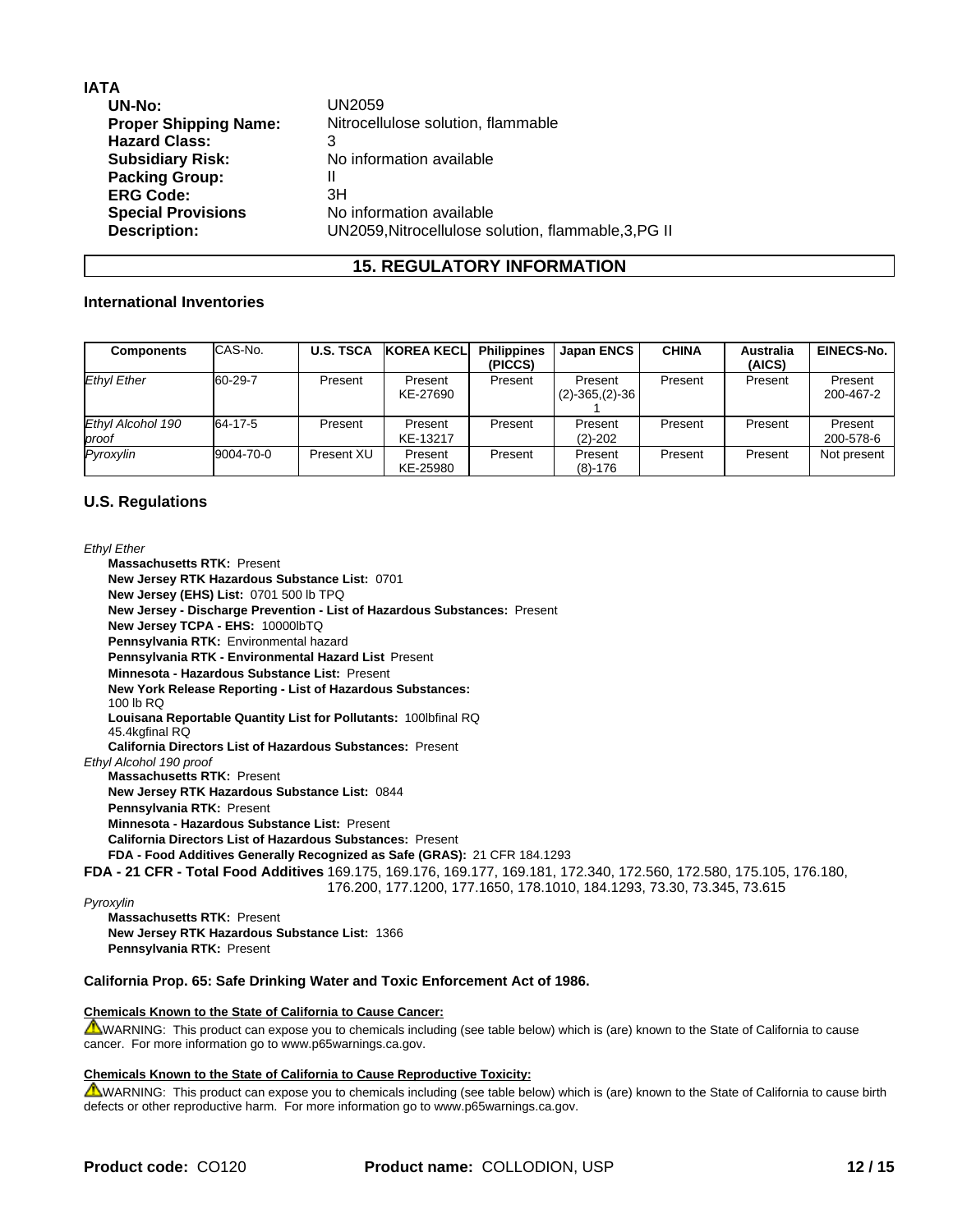| <b>Components</b>       | ICAS-No.  | <b>Carcinogen</b> | Developmental Toxicity Male | <b>Reproductive</b><br>lToxicitv | <b>Female</b><br><b>Reproductive</b><br>Toxicity: |
|-------------------------|-----------|-------------------|-----------------------------|----------------------------------|---------------------------------------------------|
| Ethyl Ether             | 60-29-7   | <b>Not Listed</b> | Not Listed                  | <b>Not Listed</b>                | Not Listed                                        |
| Ethyl Alcohol 190 proof | 64-17-5   | carcinogen        | developmental toxicity      | Not Listed                       | Not Listed                                        |
| Pyroxylin               | 9004-70-0 | Not Listed        | Not Listed                  | Not Listed                       | Not Listed                                        |

#### **CERCLA/SARA**

| <b>Components</b>          | ICAS-No.  | <b>CERCLA-</b><br><b>Hazardous</b><br><b>Substances and</b><br>their Reportable<br>Quantities | Section 302<br><b>Extremely</b><br><b>Hazardous</b><br><b>Substances</b><br>and TPQs | Section 302<br><b>Extremely</b><br><b>Hazardous</b><br><b>Substances and</b><br><b>RQs</b> | Section 313 -<br><b>Chemical Category</b> | Section 313 -<br>Reporting<br>de minimis |
|----------------------------|-----------|-----------------------------------------------------------------------------------------------|--------------------------------------------------------------------------------------|--------------------------------------------------------------------------------------------|-------------------------------------------|------------------------------------------|
| <b>Ethyl Ether</b>         | 60-29-7   | 1100 lb final RQ<br>$45.4$ kg final RQ                                                        | <b>None</b>                                                                          | None                                                                                       | <b>None</b>                               | None                                     |
| Ethyl Alcohol 190<br>proof | 64-17-5   | <b>I</b> None                                                                                 | <b>None</b>                                                                          | None                                                                                       | <b>None</b>                               | None                                     |
| Pyroxylin                  | 9004-70-0 | <b>I</b> None                                                                                 | <b>None</b>                                                                          | None                                                                                       | <b>None</b>                               | None                                     |

#### **U.S. TSCA**

| <b>Components</b>       | <b>CAS-No.</b> | <b>TSCA Section 5(a)2 - Chemicals TSCA 8(d) - Health and Safety</b><br>With Significant New Use Rules<br>(SNURS) | Reporting            |
|-------------------------|----------------|------------------------------------------------------------------------------------------------------------------|----------------------|
| <b>Ethyl Ether</b>      | 60-29-7        | Not Applicable                                                                                                   | 01/26/199406/30/1998 |
| Ethyl Alcohol 190 proof | 64-17-5        | Not Applicable                                                                                                   | Not Applicable       |
| Pyroxylin               | 9004-70-0      | Not Applicable                                                                                                   | Not Applicable       |

#### **Canada**

#### **WHIMIS 2015 - GHS Classifications**

WHMIS 2015 Hazard Classification Information:

Component WHMIS 2015 Hazard Classification Ethyl Ether 60-29-7 ( 69-73 ) Flammable liquids - Category 1: H224 Extremely flammable liquid and vapour.; Acute toxicity - Oral - Category 4: H302 Harmful if swallowed.; Specific target organ toxicity - Single exposure - Category 3: H336 May cause drowsiness or dizziness. Ethyl Alcohol 190 proof 64-17-5 ( 22-26 ) Flammable liquids - Category 2: H225 Highly flammable liquid and vapour.; Serious Eye Damage/Eye Irritation - Category 2B: H320 Causes eye irritation. Pyroxylin 9004-70-0 ( 5 ) Flammable solids - Undefined: Flammable solids - undefined category; Self-reactive substances and mixtures - Undefined: Self reactive substance - undefined category (This product is an explosive according to the TDG and it also corresponds to a Self-reactive substance according to the HPR); Combustible Dust - Category 1: May form combustible dust concentrations in air (if 5% or more by weight of its composition has a particle size <500 µm); Physical Hazards Not Otherwise Classified - Category 1: May cause an explosion under conditions of shock and/or friction

**Canada Hazardous Products Regulation** This product has been classified according to the hazard criteria of the HPR (Hazardous Products Regulation) and the SDS contains all of the information required by the HPR

#### **WHMIS 1988 Hazard Class**

B2 Flammable liquid D2B Toxic materials

| <b>Components</b>       | <b>WHMIS 1988</b> |
|-------------------------|-------------------|
| <b>Ethyl Ether</b>      | B2                |
| Ethyl Alcohol 190 proof | <b>B2.D2B</b>     |
| Pyroxylin               | B4.F              |

.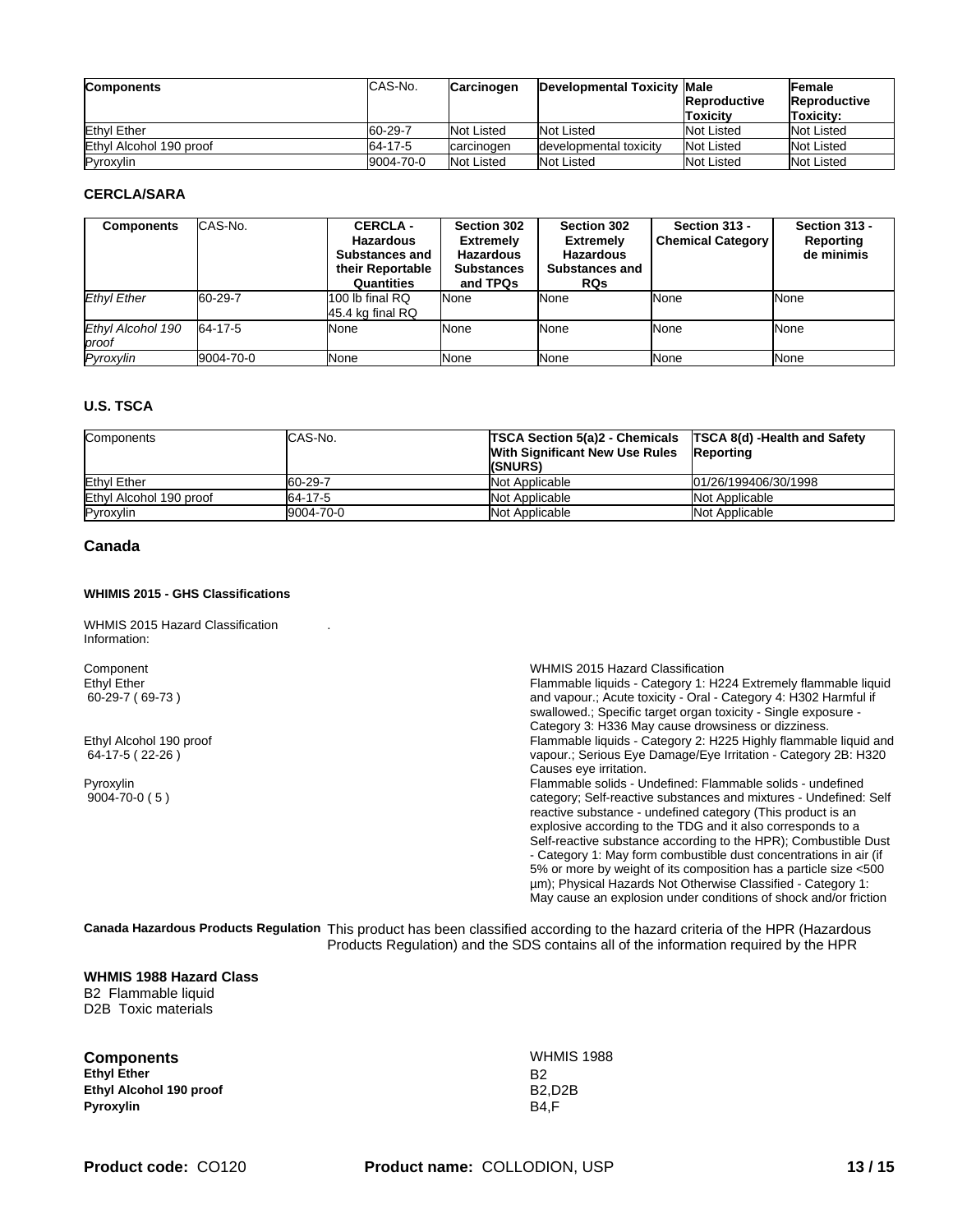#### **Canada Controlled Products Regulation:**

This product has been classified according to the hazard criteria of the CPR (Controlled Products Regulation) and the MSDS contains all of the information required by the CPR.

| Components                      | <b>WHMIS Ingredient Disclosure List -</b> |
|---------------------------------|-------------------------------------------|
| Ethyl Ether                     | $\mathbf{r}$<br>7٥                        |
| Ethyl<br>Alcohol 190<br>) prool | $\%$<br>IV.                               |

#### **Inventory**

| Components              | <b>ICAS-No.</b> | Canada (DSL)    | (NDSL,<br><b>I</b> Canada |
|-------------------------|-----------------|-----------------|---------------------------|
| Ethyl Ether             | $160 - 29 - 7$  | <b>IPresent</b> | Not Listed                |
| Ethyl Alcohol 190 proof | 64-17-5         | <b>IPresent</b> | Not Listed                |
| Pyroxylin               | 9004-70-0       | <b>IPresent</b> | Not Listed                |

| <b>Components</b>       | CAS-No.   | CEPA Schedule I - Toxic Substances                             |
|-------------------------|-----------|----------------------------------------------------------------|
| Ethyl Ether             | 60-29-7   | Not listed                                                     |
| Ethyl Alcohol 190 proof | 64-17-5   | Not listed                                                     |
| Pyroxylin               | 9004-70-0 | Not listed                                                     |
| Components              | CAS-No.   | CEPA - 2010 Greenhouse Gases Subject<br>to Mandatory Reporting |
| Ethyl Ether             | 60-29-7   | Not listed                                                     |
| Ethyl Alcohol 190 proof | 64-17-5   | Not listed                                                     |
| Pyroxylin               | 9004-70-0 | Not listed                                                     |

#### **EU Classification**

#### **EU GHS - SV - CLP 172/2008**

| Components              | CAS-No.   | EU GHS - SV - CLP (172/2008)            |
|-------------------------|-----------|-----------------------------------------|
| Ethyl Ether             | 60-29-7   | Flammable liquids - Flam. Liq. 1: H224  |
|                         |           | Extremely flammable liquid and          |
|                         |           | vapour.; Acute toxicity - Oral - Acute  |
|                         |           | Tox, 4: H302 Harmful if swallowed.      |
|                         |           | (Minimum classification); Specific      |
|                         |           | target organ toxicity - Single exposure |
|                         |           | - STOT SE 3: H336 May cause             |
|                         |           | drowsiness or dizziness.:               |
|                         |           | Supplemental Hazards: EUH019 May        |
|                         |           | form explosive peroxides.;              |
|                         |           | Supplemental Hazards: EUH066            |
|                         |           | Repeated exposure may cause skin        |
|                         |           | dryness or cracking.603-022-00-4        |
| Ethyl Alcohol 190 proof | 64-17-5   | Flammable liquids - Flam. Liq. 2: H225  |
|                         |           | Highly flammable liquid and             |
|                         |           | vapour.603-002-00-5                     |
| Pyroxylin               | 9004-70-0 | Explosives - Expl. 1.1: H201            |
|                         |           | Explosive; mass explosion               |
|                         |           | hazard.603-037-00-6                     |
|                         |           |                                         |

#### **EU - CLP (1272/2008)**

#### **R-phrase(s)**

R11 - Highly flammable.

R19 - May form explosive peroxides.

R22 - Harmful if swallowed.

#### **S -phrase(s)**

S46 - If swallowed, seek medical advice immediately and show this container or label.

| <b>Components</b> | ICAS-No. | <b>Classification</b>                          | <b>Concentration</b><br>Limits: | <b>Safety Phrases</b> |
|-------------------|----------|------------------------------------------------|---------------------------------|-----------------------|
| Ethyl Ether       | 60-29-7  | $\cdot$ D <sub>1</sub> $\circ$<br>IF+<br>או הי | No information                  | S2 S9 S16 S9 S33      |
|                   |          | <b>R19</b>                                     |                                 |                       |